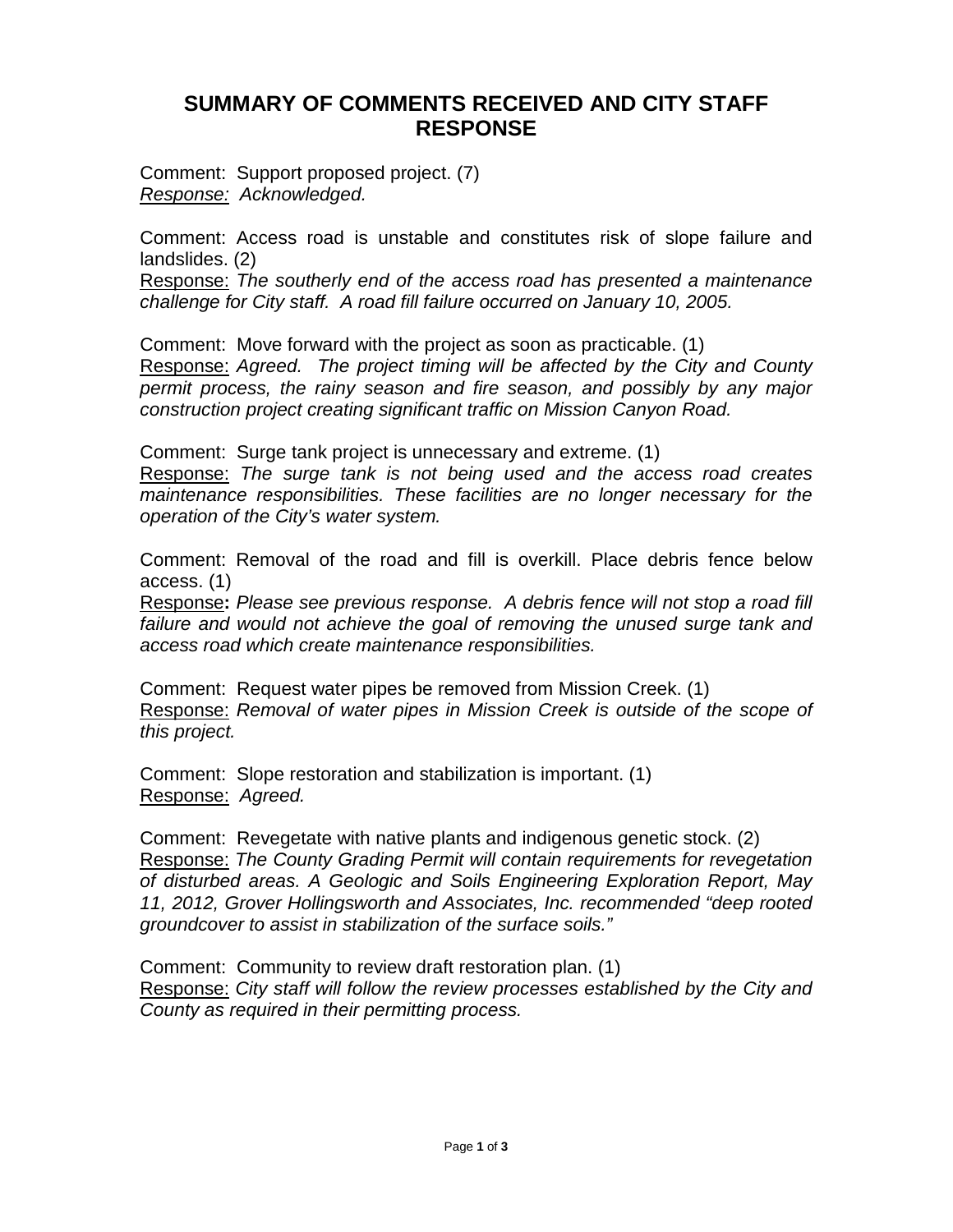Comment: Ensure success of vegetation restoration plan. (1) Response: *The County Grading Permit will contain requirements to ensure successful erosion control and revegetation.*

Comment: Minimize construction period. (3)

Response: *Requirements in the City Building Permit and County permits as well as the construction plans and specifications determine the necessary construction period. Once all of this information is available, the design engineer will specify the construction and plant establishment period in the construction contract documents.*

Comment: Perform construction and restoration in low fire risk season. (2) Response: *The County Grading Permit will contain requirements to address this issue.*

Comment: Condition project to protect against project increasing fire threat. (1) Response: *See previous response.*

Comment: Coordinate construction timing with other access impacts such as the Botanic Garden Project. (1)

Response: *See previous response.*

Comment: Repair any damage to concrete plaza, environment, and other infrastructure. (3)

Response: *The project Contractor will repair damage caused by the construction.*

Comment: Repair any damage on Mission Canyon Road. (1) Response: *Please see previous response.*

Comment: Courtyard surface slumps due to drainage pipe and waterline-City should repair it. (1)

Response: *The courtyard is in County right of way. This appears to be an existing condition that may best be discussed with the County Roads Department staff.*

Comment: At 1530 Mission Canyon Road- Move existing fire standpipe, connect waterline to new water meter box, construct asphalt driveway to access existing solar panels, propane tank, and for brush clearance removal. (1)

Response: *The project will remove the access road adjacent to and on 1530 Mission Canyon Road property. In order to mitigate impact to that property it is intended that the items contained in the comment will be constructed as part of the project.*

Comment: Support restriction on future development of surge tank parcel by new owner. (12)

Response: *City easements and the surge tank parcel will be needed during the vegetation establishment phase which could be several years. After the*